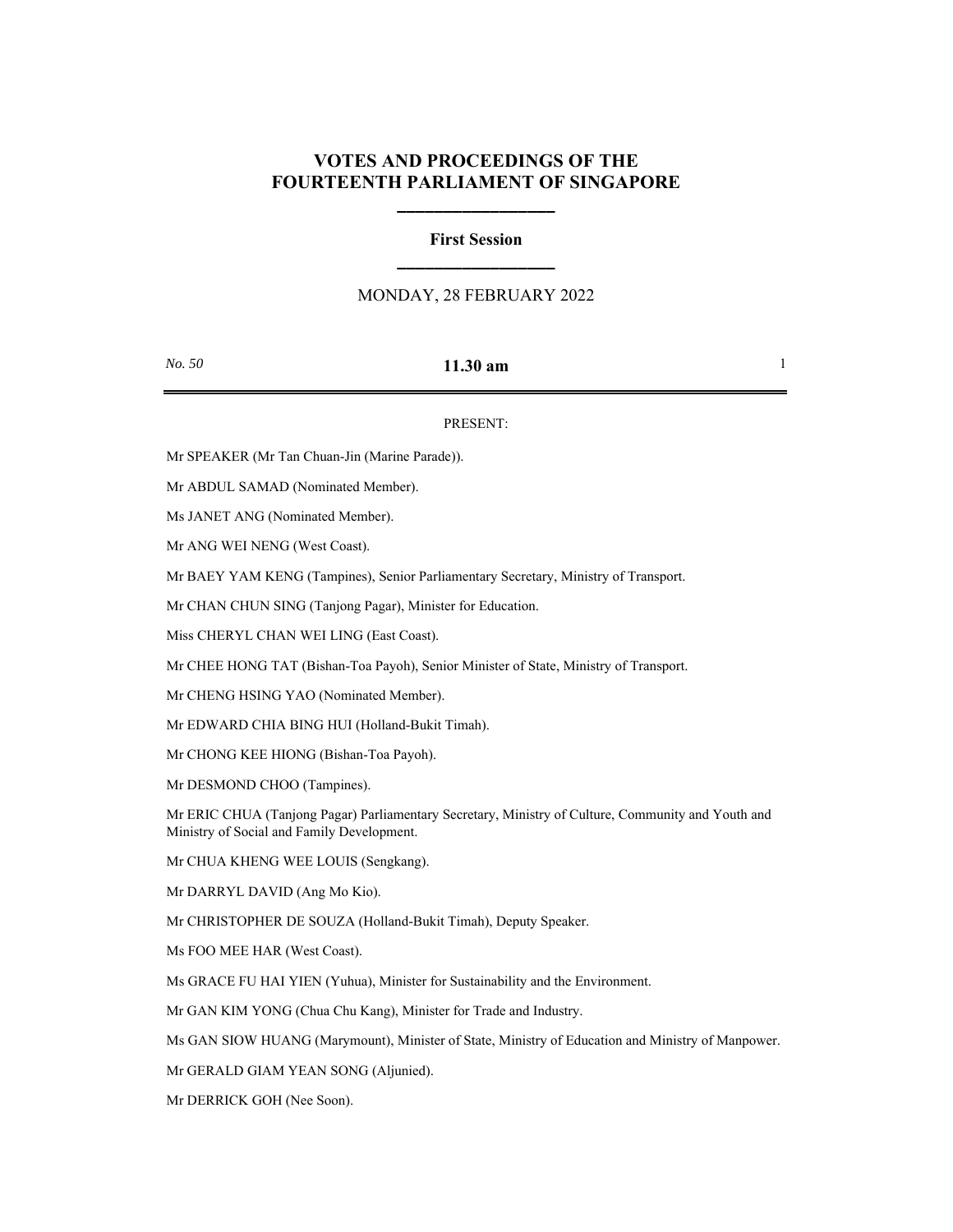Ms HE TING RU (Sengkang).

Mr HENG CHEE HOW (Jalan Besar), Senior Minister of State, Ministry of Defence.

Mr HENG SWEE KEAT (East Coast), Deputy Prime Minister and Coordinating Minister for Economic Policies.

Prof HOON HIAN TECK (Nominated Member).

Mr SHAWN HUANG WEI ZHONG (Jurong).

Ms INDRANEE RAJAH (Tanjong Pagar), Minister, Prime Minister's Office, Second Minister for Finance, Second Minister for National Development and Leader of the House.

Mr S ISWARAN (West Coast), Minister for Transport and Minister-in-charge of Trade Relations.

Dr JANIL PUTHUCHEARY (Pasir Ris-Punggol), Senior Minister of State, Ministry of Communications and Information and Ministry of Health and Government Whip.

Dr AMY KHOR LEAN SUAN (Hong Kah North), Senior Minister of State, Ministry of Sustainability and the Environment and Ministry of Transport.

Prof KOH LIAN PIN (Nominated Member).

Dr KOH POH KOON (Tampines), Senior Minister of State, Ministry of Health and Ministry of Manpower.

Mr KWEK HIAN CHUAN HENRY (Kebun Baru).

Mr DESMOND LEE (West Coast), Minister for National Development and Minister-in-charge of Social Services Integration.

Mr LEE HSIEN LOONG (Ang Mo Kio), Prime Minister.

Mr LEONG MUN WAI (Non-Constituency Member).

Mr LIANG ENG HWA (Bukit Panjang).

Mr LIM BIOW CHUAN (Mountbatten).

Assoc Prof JAMUS JEROME LIM (Sengkang).

Dr LIM WEE KIAK (Sembawang).

Ms LOW YEN LING (Chua Chu Kang), Minister of State, Ministry of Culture, Community and Youth and Ministry of Trade and Industry.

Ms MARIAM JAAFAR (Sembawang).

Dr MOHAMAD MALIKI BIN OSMAN (East Coast), Minister, Prime Minister's Office, Second Minister for Education and Second Minister for Foreign Affairs.

Mr MOHD FAHMI BIN ALIMAN (Marine Parade).

Mr MUHAMAD FAISAL ABDUL MANAP (Aljunied).

Assoc Prof Dr MUHAMMAD FAISHAL IBRAHIM (Nee Soon), Minister of State, Ministry of Home Affairs and Ministry of National Development.

Mr MURALI PILLAI (Bukit Batok).

Ms NADIA AHMAD SAMDIN (Ang Mo Kio).

Dr NG ENG HEN (Bishan-Toa Payoh), Minister for Defence.

Ms NG LING LING (Ang Mo Kio).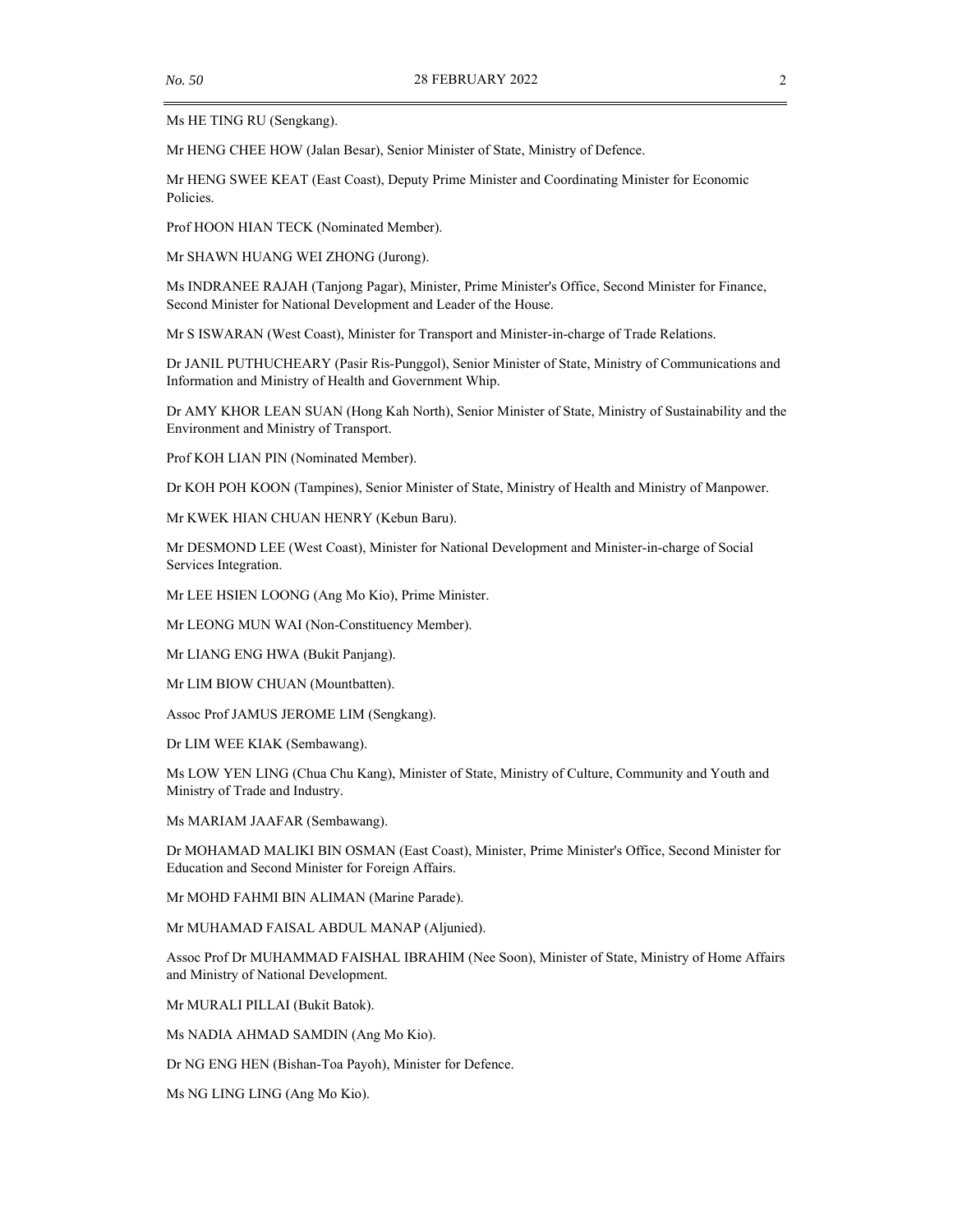Mr LOUIS NG KOK KWANG (Nee Soon).

Miss RACHEL ONG (West Coast).

Mr ONG YE KUNG (Sembawang), Minister for Health.

Ms JOAN PEREIRA (Tanjong Pagar).

Mr LEON PERERA (Aljunied).

Ms DENISE PHUA LAY PENG (Jalan Besar).

Ms HAZEL POA (Non-Constituency Member).

Ms POH LI SAN (Sembawang).

Mr PRITAM SINGH (Aljunied), Leader of the Opposition.

Ms RAHAYU MAHZAM (Jurong), Parliamentary Secretary, Ministry of Communications and Information and Ministry of Health.

Mr SAKTIANDI SUPAAT (Bishan-Toa Payoh).

Mr SEAH KIAN PENG (Marine Parade).

Dr SHAHIRA ABDULLAH (Nominated Member).

Mr K SHANMUGAM (Nee Soon), Minister for Home Affairs and Minister for Law.

Mr SHARAEL TAHA (Pasir Ris-Punggol).

Mr SITOH YIH PIN (Potong Pasir).

Ms SUN XUELING (Punggol West), Minister of State, Ministry of Education and Ministry of Social and Family Development.

Mr ALVIN TAN (Tanjong Pagar), Minister of State, Ministry of Culture, Community and Youth and Ministry of Trade and Industry.

Ms CARRIE TAN (Nee Soon).

Mr DENNIS TAN LIP FONG (Hougang).

Mr DESMOND TAN (Pasir Ris-Punggol), Minister of State, Ministry of Home Affairs and Ministry of Sustainability and the Environment.

Ms JESSICA TAN SOON NEO (East Coast), Deputy Speaker.

Mr TAN KIAT HOW (East Coast), Minister of State, Ministry of Communications and Information and Ministry of National Development.

Dr TAN SEE LENG (Marine Parade), Minister for Manpower and Second Minister for Trade and Industry.

Dr TAN WU MENG (Jurong).

Dr TAN YIA SWAM (Nominated Member).

Mr PATRICK TAY TECK GUAN (Pioneer).

Mr TEO CHEE HEAN (Pasir Ris-Punggol), Senior Minister and Coordinating Minister for National Security.

Mrs JOSEPHINE TEO (Jalan Besar), Minister for Communications and Information and Second Minister for Home Affairs.

Mr THARMAN SHANMUGARATNAM (Jurong), Senior Minister and Coordinating Minister for Social Policies.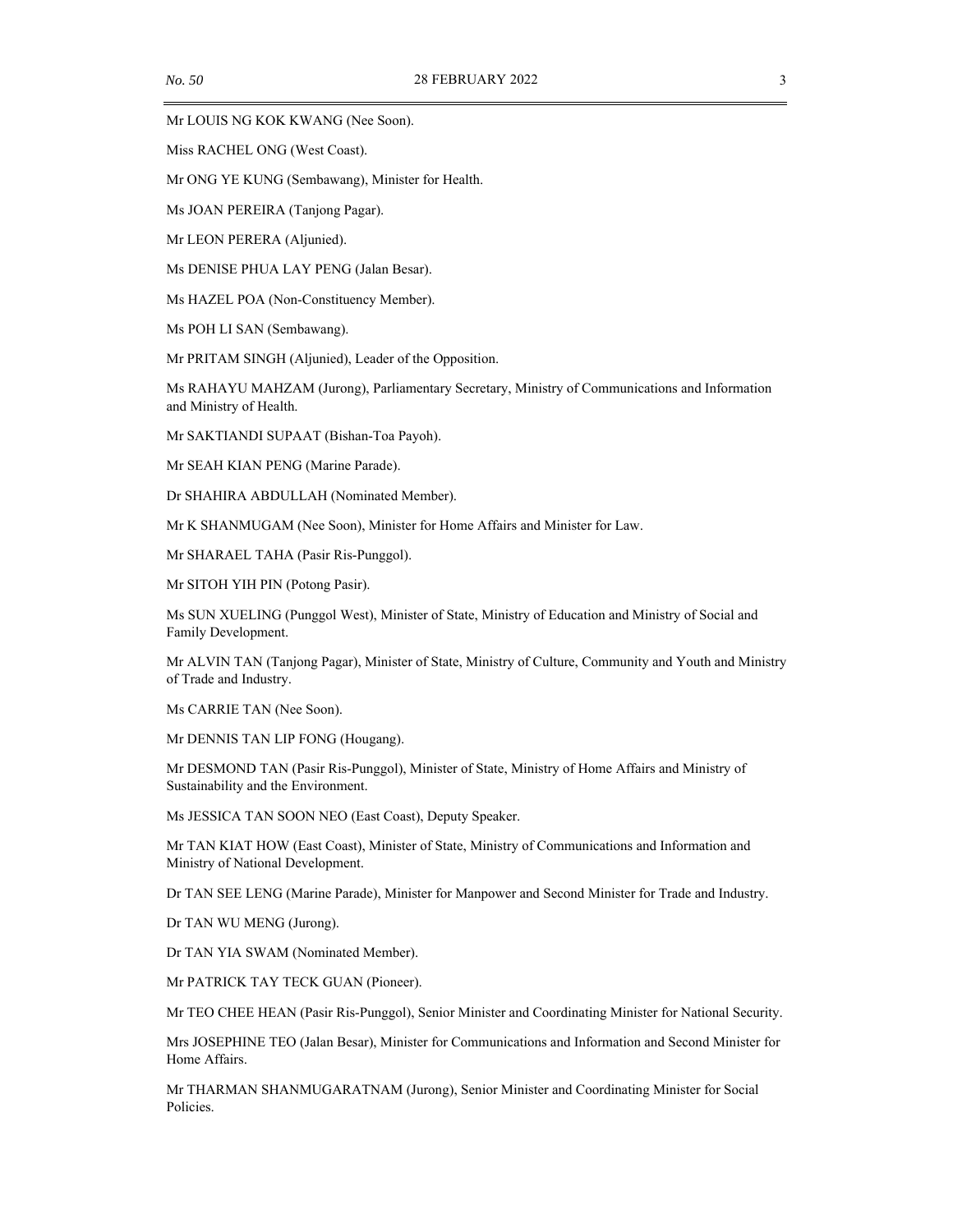Mr RAJ JOSHUA THOMAS (Nominated Member).

Ms TIN PEI LING (MacPherson).

Mr EDWIN TONG CHUN FAI (Marine Parade), Minister for Culture, Community and Youth and Second Minister for Law.

Mr VIKRAM NAIR (Sembawang).

Dr VIVIAN BALAKRISHNAN (Holland-Bukit Timah), Minister for Foreign Affairs.

Dr WAN RIZAL (Jalan Besar).

Mr DON WEE (Chua Chu Kang).

Mr LAWRENCE WONG (Marsiling-Yew Tee), Minister for Finance.

Mr XIE YAO QUAN (Jurong).

Ms YEO WAN LING (Pasir Ris-Punggol).

Mr YIP HON WENG (Yio Chu Kang).

Mr MELVIN YONG YIK CHYE (Radin Mas).

Mr ZAQY MOHAMAD (Marsiling-Yew Tee), Senior Minister of State, Ministry of Defence and Ministry of Manpower and Deputy Leader of the House.

Mr ZHULKARNAIN ABDUL RAHIM (Chua Chu Kang).

#### ABSENT:

Mr MARK CHAY (Nominated Member).

Miss CHENG LI HUI (Tampines).

Mr GAN THIAM POH (Ang Mo Kio).

Ms SYLVIA LIM (Aljunied).

Mr MASAGOS ZULKIFLI B M M (Tampines), Minister for Social and Family Development, Second Minister for Health and Minister-in-charge of Muslim Affairs.

\_\_\_\_\_\_\_\_\_\_\_\_\_\_\_\_\_\_\_\_\_\_\_\_\_\_\_\_\_\_\_\_

Ms SIM ANN (Holland-Bukit Timah), Senior Minister of State, Ministry of Foreign Affairs and Ministry of National Development and Deputy Government Whip.

Ms HANY SOH (Marsiling-Yew Tee).

MR ALEX YAM ZIMING ((Marsiling-Yew Tee).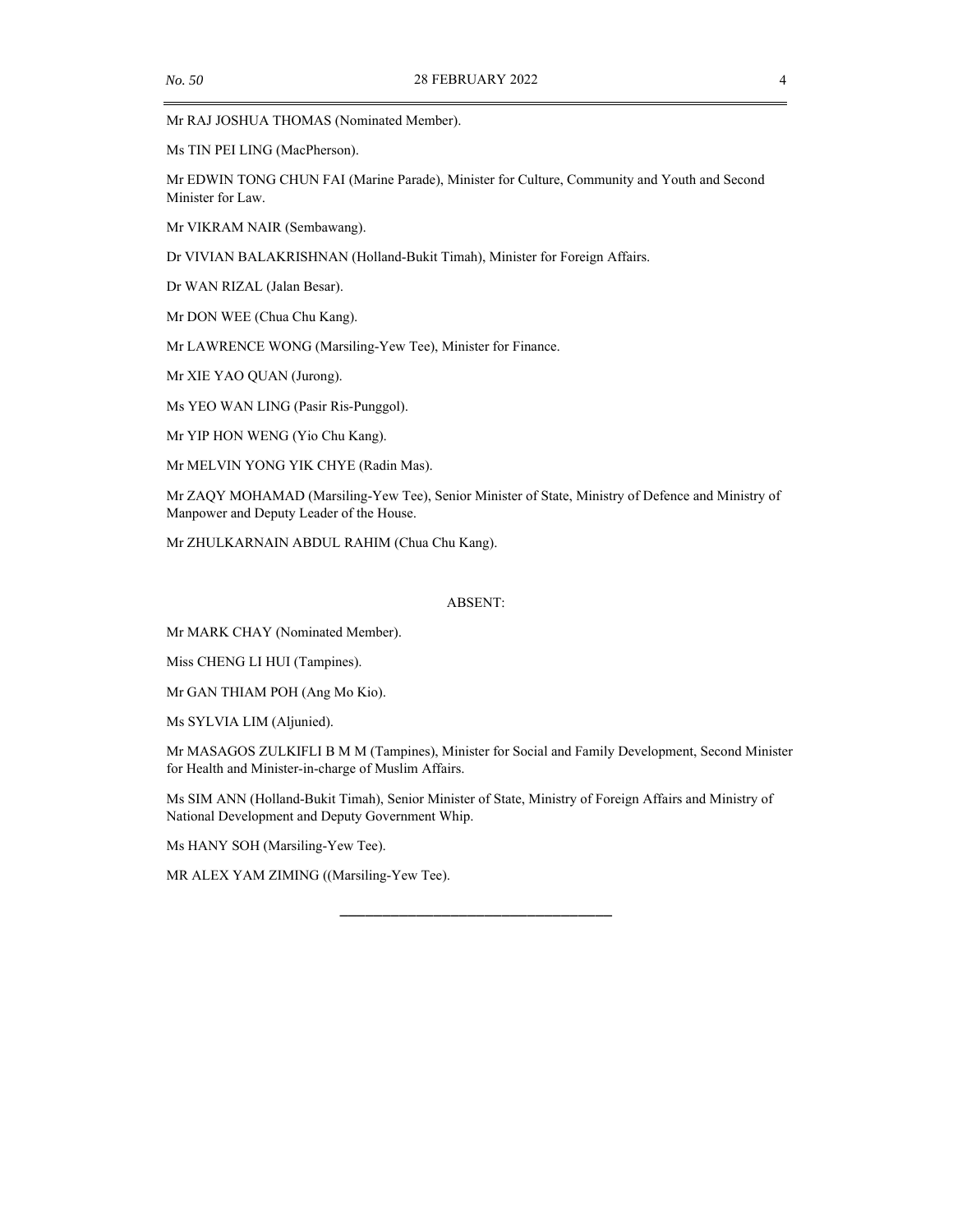| Papers presented to Parliament and received by the Clerk of Parliament pursuant to Standing |
|---------------------------------------------------------------------------------------------|
| Order No. 31 (Presentation of Papers) and ordered to lie upon the Table:                    |

- 1.1 Report of the Presidential Council for Minority Rights on the Hijacking of Aircraft and Protection of Aircraft and International Airports (Amendment) Bill [Bill No 2/2022] – Presented on 21 February 2022 (Pres. Co. 49 of 2022)
- 1.2 Report of the Presidential Council for Minority Rights on the Administration of Muslim Law (Amendment) Bill [Bill No 3/2022] – Presented on 21 February 2022 (Pres. Co. 50 of 2022)
- 1.3 Aljunied-Hougang Town Council's Audited Financial Statements, Auditors' Reports and Annual Report for FY2020/2021 – Presented on 21 February 2022 (S. 208 of 2022)
- 1.4 Ang Mo Kio Town Council's Audited Financial Statements, Auditors' Reports and Annual Report for FY2020/2021 – Presented on 21 February 2022 (S. 209 of 2022)
- 1.5 Bishan-Toa Payoh Town Council's Audited Financial Statements, Auditors' Reports and Annual Report for FY2020/2021 – Presented on 21 February 2022 (S. 210 of 2022)
- 1.6 Chua Chu Kang Town Council's Audited Financial Statements, Auditors' Reports and Annual Report for FY2020/2021 – Presented on 21 February 2022 (S. 211 of 2022)
- 1.7 East Coast Town Council's Audited Financial Statements, Auditors' Reports and Annual Report for FY2020/2021 – Presented on 21 February 2022 (S. 212 of 2022)
- 1.8 Holland-Bukit Panjang Town Council's Audited Financial Statements, Auditors' Reports and Annual Report for FY2020/2021 – Presented on 21 February 2022 (S. 213 of 2022)
- 1.9 Jalan Besar Town Council's Audited Financial Statements, Auditors' Reports and Annual Report for FY2020/2021 – Presented on 21 February 2022 (S. 214 of 2022)
- 1.10 Jurong-Clementi Town Council's Audited Financial Statements, Auditors' Reports and Annual Report for FY2020/2021 – Presented on 21 February 2022 (S. 215 of 2022)
- 1.11 Marine Parade Town Council's Audited Financial Statements, Auditors' Reports and Annual Report for FY2020/2021 – Presented on 21 February 2022 (S. 216 of 2022)
- 1.12 Marsiling-Yew Tee Town Council's Audited Financial Statements, Auditors' Reports and Annual Report for FY2020/2021 – Presented on 21 February 2022 (S. 217 of 2022)
- 1.13 Nee Soon Town Council's Audited Financial Statements, Auditors' Reports and Annual Report for FY2020/2021 – Presented on 21 February 2022 (S. 218 of 2022)
- 1.14 Pasir Ris-Punggol Town Council's Audited Financial Statements, Auditors' Reports and Annual Report for FY2020/2021 – Presented on 21 February 2022 (S. 219 of 2022)
- 1.15 Sembawang Town Council's Audited Financial Statements, Auditors' Reports and Annual Report for FY2020/2021 – Presented on 21 February 2022 (S. 220 of 2022)
- 1.16 Sengkang Town Council's Audited Financial Statements, Auditors' Reports and Annual Report for FY2020/2021 – Presented on 21 February 2022 (S. 221 of 2022)
- 1.17 Tampines Town Council's Audited Financial Statements, Auditors' Reports and Annual Report for FY2020/2021 – Presented on 21 February 2022 (S. 222 of 2022)
- 1.18 Tanjong Pagar Town Council's Audited Financial Statements, Auditors' Reports and Annual Report for FY2020/2021 – Presented on 21 February 2022 (S. 223 of 2022)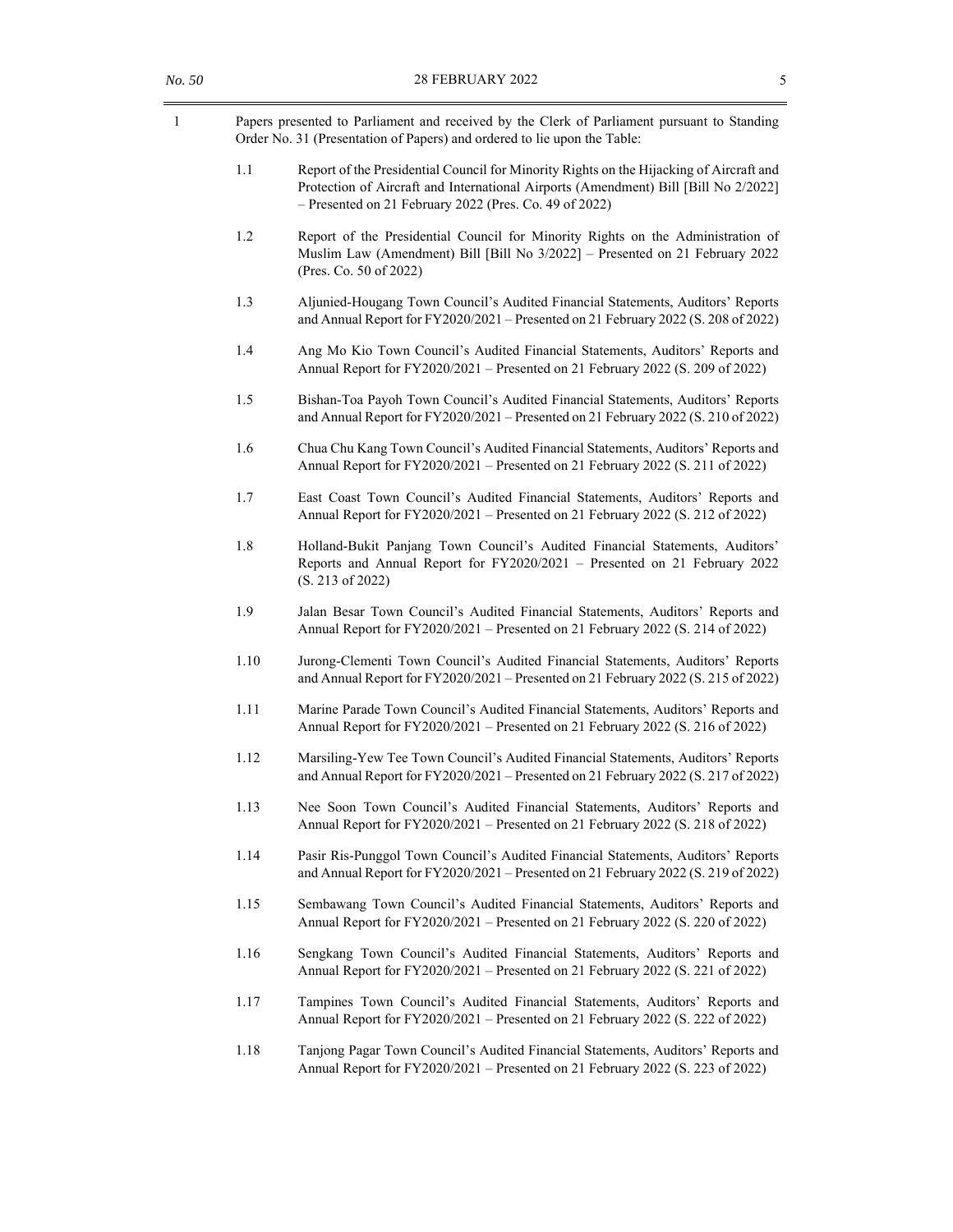- 1.19 West Coast Town Council's Audited Financial Statements, Auditors' Reports and Annual Report for FY2020/2021 – Presented on 21 February 2022 (S. 224 of 2022)
- 1.20 Road Traffic (Motor Vehicles, Registration and Licensing) (Amendment No. 2) Rules 2022 – Presented on 23 February 2022 (S. L. 488 of 2022)
- 2 9 Questions for Oral Answer were answered during Question Time.
- 3 Supply Bill "to provide for the issue from the Consolidated Fund and the Development Fund of the sums necessary to meet the estimated expenditure for the financial year 1 April 2022 to 31 March 2023" – President's recommendation signified and Bill presented by the Second Minister for Finance; read the first time; to be read a second time after the conclusion of proceedings on the Estimates of Expenditure for FY 22/23 and to be printed. [Bill No. 8/2022].
- 4 Second Supplementary Supply (FY 2021) Bill "to make supplementary provision to meet additional expenditure for the financial year 1 April 2021 to 31 March 2022" – President's recommendation signified and Bill presented by the Second Minister for Finance; read the first time; to be read a second time after the conclusion of proceedings on the Estimates of Expenditure for FY 21/22 and to be printed. [Bill No. 9/2022].
- 5 Proceedings on Ministerial Statement (Leader of the House) (with the consent of Mr Speaker and the general assent of Members present) – Motion made, and Question put – Resolved, "That, notwithstanding Standing Order 91(2), a Ministerial Statement by the Minister for Foreign Affairs on 'The Situation in Ukraine and its Implications' be taken now.".
- 6 Ministerial Statement The Situation in Ukraine and its Implications (Minister for Foreign Affairs).
- 7 Budget Statement Order read for resumed Debate on Question (18 February 2022), "That Parliament approves the financial policy of the Government for the financial year 1 April 2022 to 31 March 2023.". – (Minister for Finance).

Question again proposed; Debate resumed.

- 8 Exempted Business (Leader of the House) (with the consent of Mr Deputy Speaker and the general assent of Members present) – Motion made, and Question put – Resolved, "That the proceedings on the business set down on the Order Paper for today be proceeded with beyond the moment of interruption.".
- 9 Budget Statement (Minister for Finance) Debate resumed on Question, "That Parliament approves the financial policy of the Government for the financial year 1 April 2022 to 31 March 2023.".

With the consent of Mr Deputy Speaker, Motion made and Question put – Resolved, That the debate be now adjourned.". – (Leader of the House).

Debate to be resumed Tomorrow.